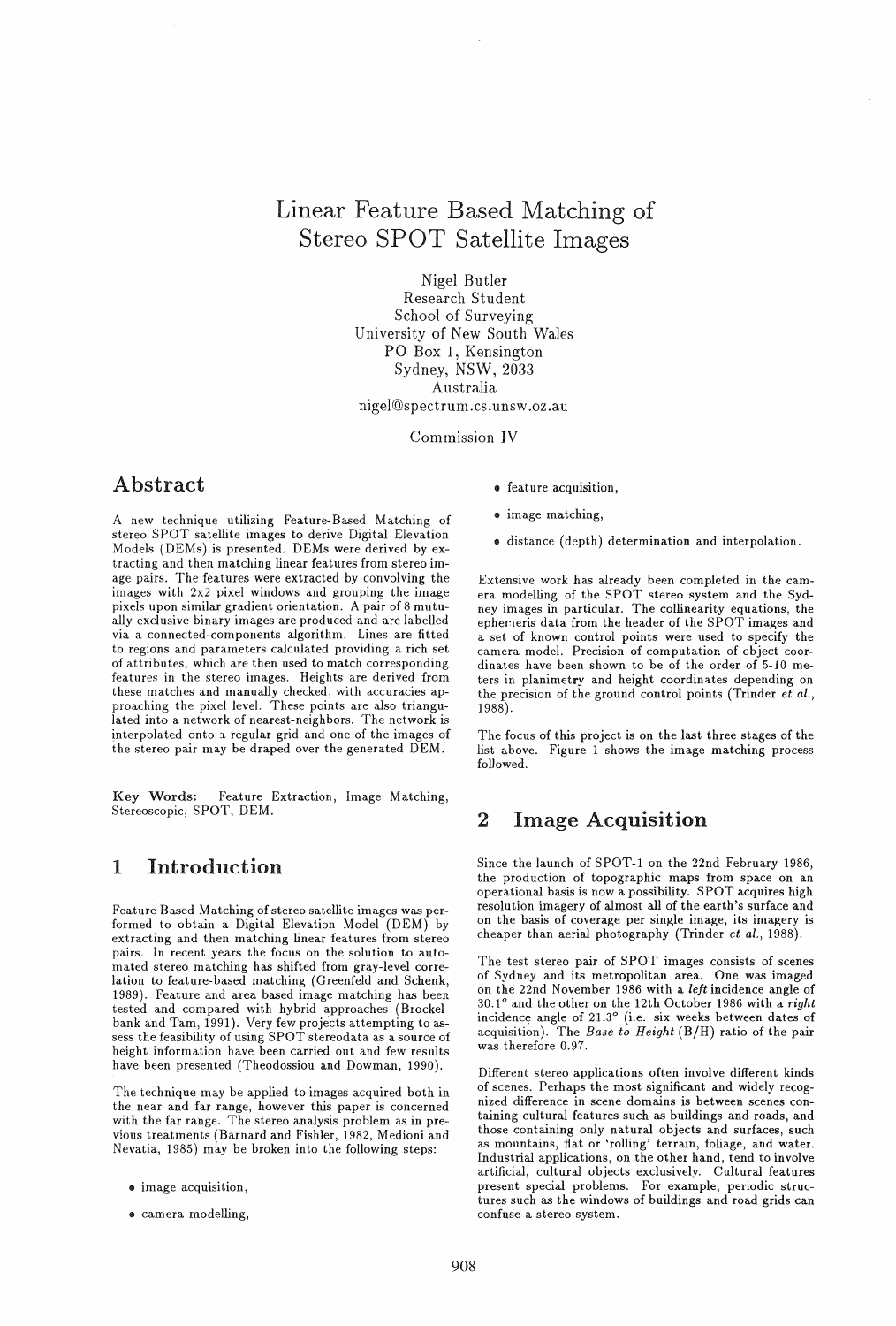#### LINEAR FEATURE BASED MATCHING



Figure 1: Linear feature-based matching method.

The relative abundance of occlusion edges in a city scene can also cause problems because large portions of the images may be unmatchable. The only major occlusion in the images considered occurs at the cliffs on the coast.

The complexity of the scene domain in stereo applications is affected by:

- occlusion,
- artificial objects (straight edges, flat surfaces),
- smoothly textured areas,
- areas containing repetitive structures (Barnard and FishIer, 1982).

In addition to these factors, satellite stereo images contain distortion due to earth curvature and although both images were obtained at approximately the same time of the day, the satellite was on the 'same' side as the sun for the east (right) image and on the 'other' side for the west (left) image. Hence, the image brightness and edge contrast varies between images.

The whole of the left image (6000 by 6000 pixels) was subdivided into 500 by 500 pixel subimages. Where each left subimage was compared with the corresponding right subimage. The pixel coordinates of the center of the right subimage may be approximated from the camera model and an initial estimate of the height of the terrain. The accuracy of this height estimate was improved by interpolation from the set of known matched control points and hence depends on proximity to the control points. Once a point from each image is known to match, the height may be determined from the camera model.

## 3 Camera Modelling

The standard photogrammetric collinearity equations are not applicable to linear push broom imagery. This is because in a linear array image, only one line is imaged at anyone instant of exposure. Hence a separate set of collinearity equations are required for each line of the image.

Individual SPOT scenes are arbitrarily selected segments of the inherently continuous imagery. In contrast to frame cameras, which preserve the same orientation of the threedimensional bundle of imaging rays for the whole frame, the

- spatial position and
- orientation

of the imaging sensor is continually changing along the orbit and the imaging geometry becomes dynamic and time-dependent (Kratky, 1989).

Taking the image x-axis to be in the direction parallel to the epipolar plane (as in conventional photogrammetry), it can be noted that the projective relationship exists only in the x-z plane of the image space (Trinder et *al., 1988).* 

A set of 31 control points known to match was also included in the model to increase accuracy. Before these points were added, the location of a pixel in the right image may be predicted to within 600 meters given the left image coordinate and a reliable estimate of the ground height. The addition of control points allow sub-pixel accuracy given the correct height.

In dealing with satellite imagery, there are several possible coordinate systems which may be selected. A local space rectangular coordinate system was chosen with the appropriate corrections applied for earth curvature, and the difference between local space rectangular and grid coordinate system (e.g. UTM). The coordinates for the satellites position are used to provide approximations for the solution of ground coordinates rather than to pinpoint the location of the satellite at the time of the imagery. The local space rectangular coordinate system is thus the best choice for both the solution of the orientation parameters and also for the real-time equations used for plotting (Trinder *et al., 1988).* 

## 4 Feature Acquisition

Techniques used for stereo matching may be broadly divided into area-based and feature-based matching. For area-based matching, a local match for an area is found by searching in the other image for the best match defined by a cross-correlation measure, sum of absolute differences of pixel intensity or other similar measures (Medioni and Nevatia, 1985).

All systems based on area-correlation suffer from the following limitations:

- They require the presence of a detectable texture within each correlation window, therefore they tend to fail in featureless or repetitive environments.
- .. They tend to be confused by the presence of a surface discontinuity in a correlation window.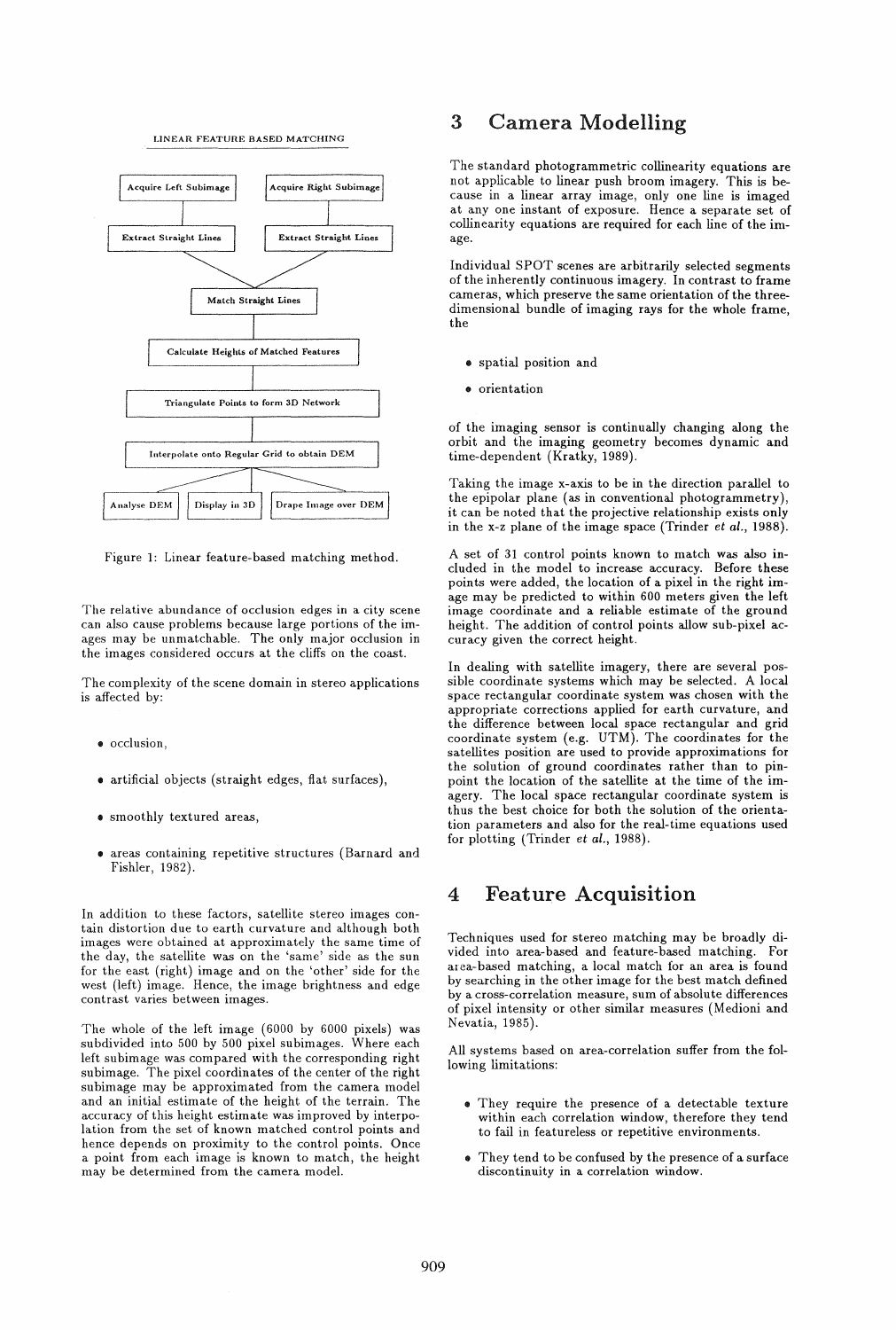- They are sensitive to absolute intensity, contrast, and illumination.
- They get confused in rapidly changing depth fields (eg vegetation).

For these reasons, the existing systems, especially the ones used in automatic cartography, require the intervention of human operators to guide them and correct them (Medioni and Nevatia, 1985).

As feature matching necessarily leads to a sparse depth map only and tends to be confused in densely textured areas, feature matching should be regarded as complementary to, rather than as competing with, area-based matching (Hannah, 1989). The rest of the surface must be reconstructed by interpolation.

Some advantages of feature-based systems are:

- $\bullet$  They are faster than area-based methods, because there are fewer points (features) to consider;
- The match is more accurate as edges may be located with sub-pixel precision;
- They are less sensitive to photometric variations, since they represent geometric properties of a scene (Medioni and Nevatia, 1985).

Some other advantages noticed while observing matched lines overlaid on the image pairs was the ability of some feature pairs to be located correctly, although the surrounding features might vary greatly either due to temporal change or reflectance characteristics due to the geometry of the system. Also, many elongated features extracted through the grouping mechanism would be larger than the pixel windows used in area-based techniques.

## 4.1 Edge Pixel Determination

Linear features were extracted by convolving the images with 2x2 pixel windows and grouping the image pixels upon similar gradient orientation. The pixels are grouped into so-called *line-support regions* (LSR). The LSR refers to a single change in image intensity in a direction normal to the orientation of the edge. A pair of 8 mutually exclusive binary images are produced according to the *Overlapping Partitions* technique (Burns *et al., 1986).* 

This technique proved to be extremely useful in extracting lines of any orientation by grouping pixels under two separate partitions of the *0°-360°* gradient orientation spectrum. The critical problem of this approach is the merging of the two representations in such a way that a single line in the image is principally associated with a single LSR. The regions considered best are the ones which provide an interpretation of the line which is the longest (Burns *et al., 1986).* 

### 4.2 Labelling Binary Images

The pixels were grouped on gradient orientation by labelling binary images using a modified method of Winston's technique (Winston and Horn, 1984). Each binary image is composed of thousands of components (or regions). Lines are fitted to these regions and attributes determined (e.g. location, orientation, length, contrast, width and straightness). The location of straight lines within an image may be determined to sub-pixel accu- racy.

### 4.3 Fitting Lines to Regions

If the intensity image of an edge and its surrounds is thought of as a 3-dimensional surface with x and y as the column and row of the image, respectively, and z as the intensity of the image then this produces what is termed an intensity surface. In these terms the line extracted refers to a step, that is a single change in intensity. The line extracted does not refer to an intensity surface which forms a ridge for which there is no distinct location for the boundaries on either side of the ridge. In Burns view these narrow linear image events will have a width formed by two locally parallel lines of opposite contrast (anti-parallel vectors ).

Burns approximates the intensity surface associated with each LSR with a planar surface. Straight lines are then extracted by intersecting this fitted plane with a horizontal plane representing the average intensity of the region weighted by a local gradient magnitude.

The method used here fitted the LSR with its axis of least inertia, also weighted by local gradient magnitude, using the Hough parameterization of the line. McIntosh and Mutch's method (McIntosh and Mutch, 1988), also uses moments of inertia, however, edge pixels were not weighted.

The axis of least inertia passes through the centroid of the area. Least squared error line fitting with this form of line equation (as opposed to slope-intercept) minimizes errors perpendicular to the line (as opposed to those perpendicular to one of the coordinate axes) (Ballard and Brown, 1982).

Deriving the orientation of the axis requires *least-square*  fitting by minimizing the sum of the squares of the distances of the pixels from the line using the *Hough*  $(\rho, \theta)$ parameterization of the line.

Figure 2 shows a frequency histogram of line lengths for a subimage with center pixel coordinates (2750,3250) with respect to the main image. The frequencies for lengths up to and including 1 and 2 were omitted due to their very large number which may be partly attributed to noise. The thresholds placed on line length in the program provides a good filter on noise and poor quality lines. The frequencies decline very rapidly for increasing line length.

### 4.4 A verage Intensities

The average intensity of the whole subimage was determined before the gradient magnitude threshold and line length threshold were set. A lower threshold was used for the relatively dark, featureless subimages. A higher threshold for the brighter subimages with more densely spaced cultural (artificial) features. This serves the dual purpose of maximizing the information retrieved from the dark areas, while limiting the wealth of data to be analyzed from the high spatial-frequency areas.

A brief analysis of the relationship between subimage average intensity and the number of lines produced of various lengths was performed to ascertain whether any trends occurred. This was to limit if possible the volume of data produced in the city scenes, while at the same time maximize the data from the relatively dark and featureless subimages.

The frequency of lines with various length-ranges was displayed on a square root scale as the features are extracted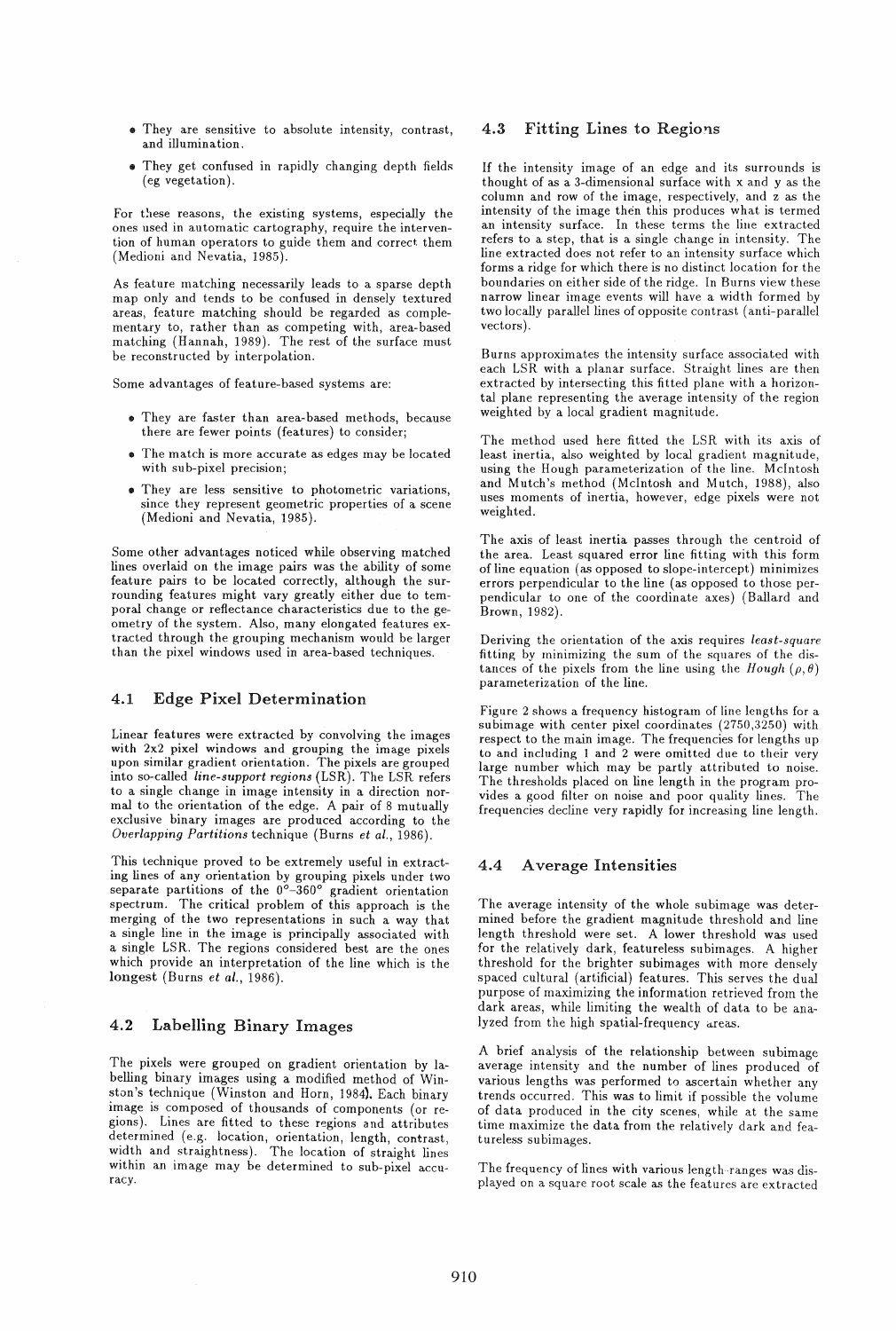

Figure 2: Frequency histogram of line lengths for typical subimage.

from two-dimensional images. Any increase in cultural activity is expressed by more features per unit area. This selection of scale was useful and a general trend was found which was used as a basis for adjusting threshold parameters.

It was found from graphs such as Figure 3 that the value on the y-axis of an  $x$ -value  $> 50$  pixels is approximately the same as that of the next line above for an x-value < 50 pixels. That is, lines of shorter length may be included when dealing with darker subimages to produce a similar number of total lines with respect to the brighter subimages.

#### 4.5 Remaining Line Attributes

All the line attributes to be extracted are: 1) orientation, 2) location, 3) length, 4) width, 5) contrast, 6) steepness, 7) dark edge and 8) light edge. A straightness attribute has been derived but has not been implemented during the matching stage.

The width being defined to be the area. of the *line sup*port region divided by the length of the line. The light edge and dark edge values are the average of the lightest and darkest 10% of the pixels in the region, respectively. Contrast is the difference between the light and dark edge values (Mclntosh and Mutch, 1988). Steepness of the intensity surface of the edge was the average gradient magnitude of the region in McIntosh and Mutch, but was evaluated here as the contrast divided by the width.

An additional parameter describing the shape was used as extra information for the matching. The straightness parameter was estimated by determining the longest line contained in the region and ratioing the distance of the centroid from this line over the length of the Jine.

## 4.6 Linking Lines

An optional step at this point is to link lines with similar attributes and a close pair of endpoints. In some cases



Figure 3: Average intensity versus number of lines produced for an East-West strip of left subimages. Note vertical axis has a square root scale. Each line represents the number of lines produced for a particular range of lengths.

this is important as a single long line in one image may correspond to two line segments in the other image and an opportunity for a match may be lost. However, the aim of the project is to obtain as many precisely located features as possible and over-linking of lines might reduce the density of points in the network after matching has been performed. In (Zhou *et al.*, 1989), lines are linked based on certain criteria and some are extended to meet at corners.

Line linking has been implemented, if endpoints from two lines are within 5 pixels, and if after the lines have been mapped into points in  $(\rho, \theta)$  space using the Hough Transform their proximity is less than 2 units and the remaining parameters are similar then the lines were linked.

### 4.7 Filtering Lines

Lines are filtered as a final step in the extraction process. Lines with very short lengths may represent noise or texture and ignoring, these lines allows removal of noise without resorting to preprocessing the image using digital image processing techniques. Short lines derived from regions of small area will have attributed to them a set of unreliable parameters. Width, steepness, contrast etc are all more representative the longer the line and the larger the region from which they were obtained.

Also, lines with near horizontal orientations are not good for matching as they are nearly parallel to the epipolar plane. If different portions of the same horizontal linear feature are extracted from each image of the stereo pair, then all parameters may be similar and the epipolar constraint satisfied but an incorrect height obtained.

Figures 4 and 5 show the result of extracting lines from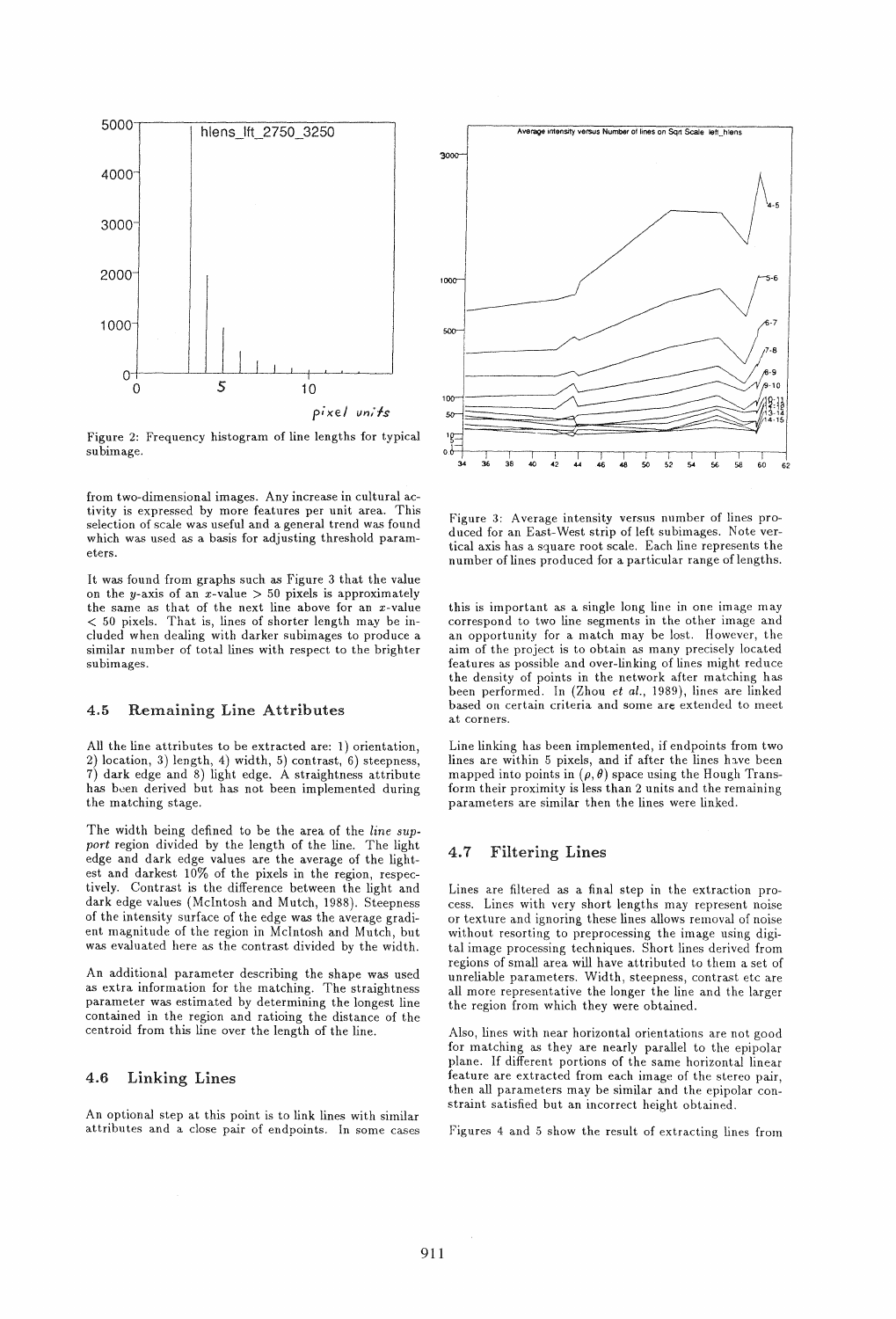



Figure 4: Extracted lines from left subimage of Sydney Airport region.

SPOT subimages over the Sydney Airport region. The average intensity of one subimage was approximately 46. Normally the images with lower average intensities are due to densely vegetated, relatively featureless areas, however, this image has low average intensity due to the presence of a large body of water. As a result, this image is considered relatively dark and so the gradient magnitude threshold, minimum length and region-area thresholds are kept low to allow more lines to be extracted. The actually threshold values used were:

|  |                             |  | Gradient Magnitude = 6 grey scale/pixel $(1)$ |     |
|--|-----------------------------|--|-----------------------------------------------|-----|
|  | Length Minimum $= 5$ pixels |  |                                               | (2) |
|  |                             |  | $Area\ Minimum = 5\ square\ pixels$           | (3) |

The process of line extraction is performed on both images of each stereo pair. All line attributes from the left subimage are stored in one database file, and all from the right subimage are stored in a second file.

Certain lines from the left file are compared with certain lines from the right file depending upon various geometrical constraints and line pairs considered to match are determined, as explained in the following section.

## 5 Image Matching

Matching is generally recognized as the most difficult stage in stereo vision. Once straight lines are extracted from both images and attributes determined (eg location, orientation, length, contrast, width and straightness), a match function is defined which determines the strength of the similarity between a pair of lines. The location of

Figure 5: Extracted lines from right subimage of Sydney Airport region.

straight lines within an image may be determined to subpixel accuracy. Pairs which are a mutually best match, based on the match function and correspondence constraints (epipolar, continuity) are considered corresponding lines (McIntosh and Mutch, 1988).

With the continuing advance in computer memory and speed it is feasible to produce thousands of lines per subimage with arbitrarily strict filters on line quality (eg threshold on line length) during the extraction stage and arbitrarily strict matching criterion on match quality (eg large match function threshold). Due to the large number of features examined, a modified implementation of the matching algorithm in (McIntosh and Mutch, 1988). was required.

McIntosh and Mutch's algorithm for matching straight lines examines images of indoor scenes and industrial objects. This paper also uses Burns' method for the initial stage of extracting straight lines.

Features in *close range* environments differ from the *dis*tant range application under consideration with regard to the geometry and distortions in the satellite images. Also, each linear feature is more important and there is a greater possibility for occlusion of surfaces in the *close*  range.

Nevertheless, the general matching principle of McIntosh and Mutch's algorithm has been adapted and has been found quite satisfactory. The matching algorithm finds corresponding pairs of lines on a pair of images based on a *match function.* This function combines a set of eight descriptive parameters of each line, which may be weighted according to their relative importance.

Corresponding lines are those which have the largest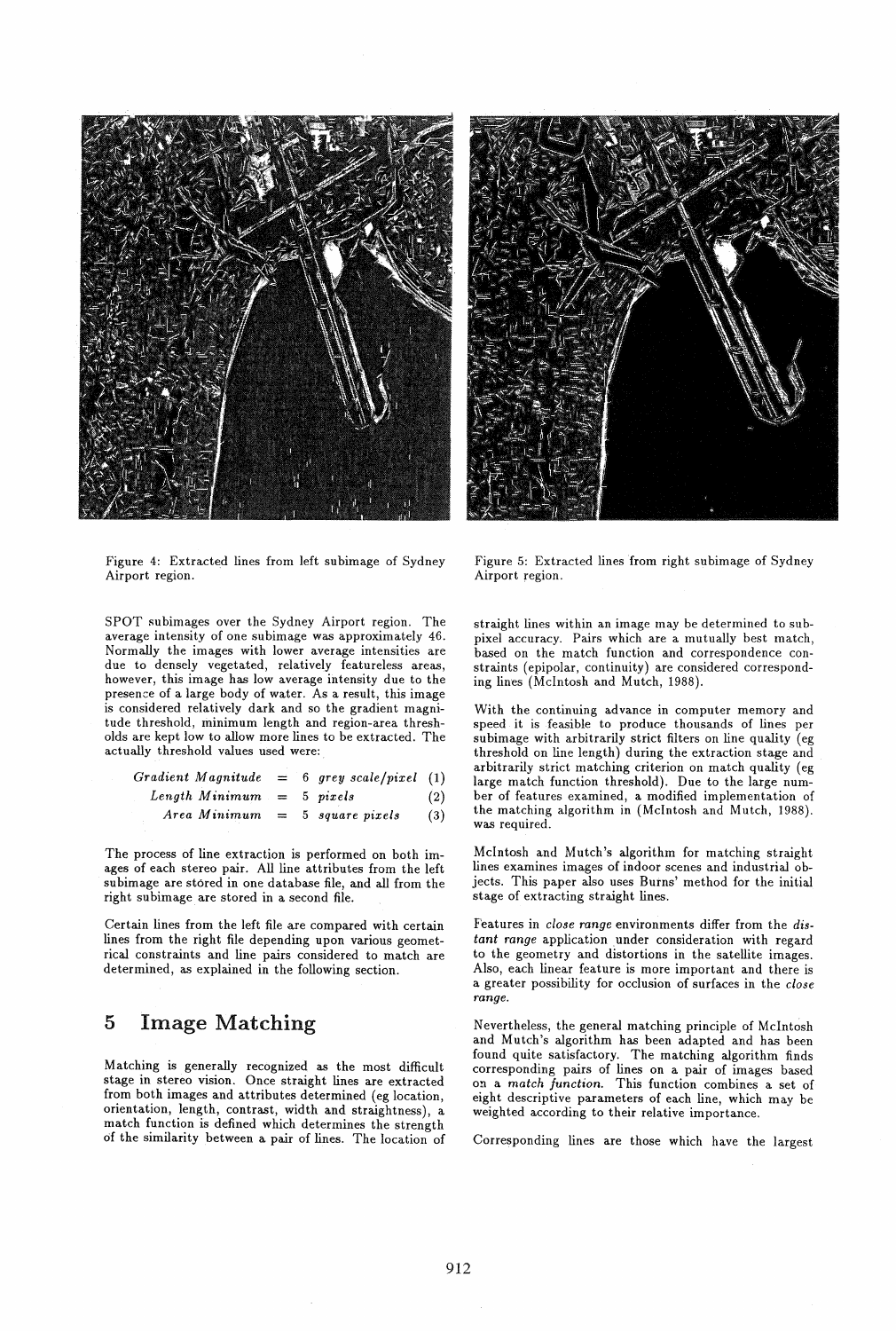match function values. Matching is performed in both directions (i.e. from image L to  $\tilde{R}$ , and from image R to *L),* and only lines which correspond in both directions are considered to be matched (McIntosh and Mutch, 1988). To reduce the number of line pairs analyzed and reduce execution time, constraints were placed on which lines in the right image were allowed to be compared to lines in the left image.

### 5.1 Continuity and Epipolar Constraints

The *disparity distance* was determined for each line pair by predicting where the centroid of a line in the left image would occur when mapped into the right image from the camera model and a height from the triangulated controlpoints. The distance, in right image coordinates, between this predicted position and the actual centroid of the line in the right image was a measure of the *disparity distance.* 

The *continuity constraint* specifies that the disparity of a point will be similar to the disparity of nearby points. Although there is a slight rotation between the left and right images, it may be assumed that limited rotation takes place between corresponding lines.

As a further constraint related to the *epipolar plane* (as mentioned in the previous section), it is known that lines with near horizontal orientations are ineffective for matching as they are nearly parallel to the epipolar plane. Ideally, matching lines orthogonal to the *epipolar plane* are optimal for accurate height generation. Therefore, only lines making less than a certain acute angle with the vertical were used. That is:

*Acute Angle*(*Line<sub>L</sub>*) with 
$$
y\_axis
$$
  $< 70^{\circ}$  (4)  
*Acute Angle*(*Line<sub>R</sub>*) with  $y\_axis$   $< 70^{\circ}$  (5)

Constraints were also placed on the difference in angles of the possible line pairs and also on the difference in lengths.

#### 5.2 Match Function

For a given line pair, the match function measures the *similarity* of the eight parameters attributed to each line. Each parameter has a corresponding weight, with the sum of all the weights being 1.

$$
\sum_{k=1}^{8} W_k = 1 \tag{6}
$$

where  $W_k$  = weight of the kth parameter.

Initially, a two-dimensional array of match values was defined for the similarity measure of each line from image *L* to each line from image *R.* However, a more efficient method of storage was found to accommodate the vast amounts of data in the distant range application. Each element in the array was the sum of the weighted similarity values for each parameter. The match function' array was defined as:

$$
\mathbf{M}_{LR} = \sum_{k=1}^{8} V_k W_k \tag{7}
$$

where  $L = 1, 2, ..., M, R = 1, 2, ..., N$ , and M is the number of lines in set  $L$  (left lines) and  $N$  is the number of lines in set  $R$  (right lines) and  $V_k$  is the similarity measure



Figure 6: Two-dimensional array of match functions with one-dimensional projections of their maxima.

of the kth attribute of a line pair. A search for the best match for each line is then performed.

Two arrays are computed to determine the best match of each line from each image. These arrays are defined as:

$$
MAX1_L = \max(M_{Lj}, j = 1, 2, ..., N),
$$
 (8)

$$
MAX2_R = \max(\mathbf{M}_{iR}, i = 1, 2, \dots, M). \tag{9}
$$

If line  $R$  from the right image is the best match to line  $L$ from the left image, and line  $L$  in the left image is the best match to line *R* in the right image, then Land *R* are a *mutually best match.* Then if the match function of Land  $R$  is greater than the predefined match threshold, lines Land *R* are considered a match (Mclntosh and Mutch, 1988). That is,

$$
IF (MAX1L \equiv MAX2R) AND
$$
  
(MAX1<sub>L</sub> > MatchThreshold)  
THEN Correspond(L, R)

To avoid the need to store all the *N M* values of a twodimensional array, Mij, the one-dimensional *projection*  of its maxima in both dimensions is stored, as shown in Figure 6. That is,  $(N + M)$  values instead of NM.

#### 5.3 Results

The height of the feature on the ground in Universal Transverse Mercator (UTM) coordinates may then be derived from the geometry and orientation of the satellite at the time of data acquisition.

Figure 7 shows the combined subimage triangulations in ENH coordinates. An obvious feature from this figure is the 9° rotation of the ground coordinate (UTM) system with respect to the SPOT sensor image coordinate system. This is due to SPOT's sun-synchronous polar orbit.

The spareness of the triangulations in the South-East of the image is due to the dark, densely-vegetated, relatively featureless National Park. Gaps to the East are due to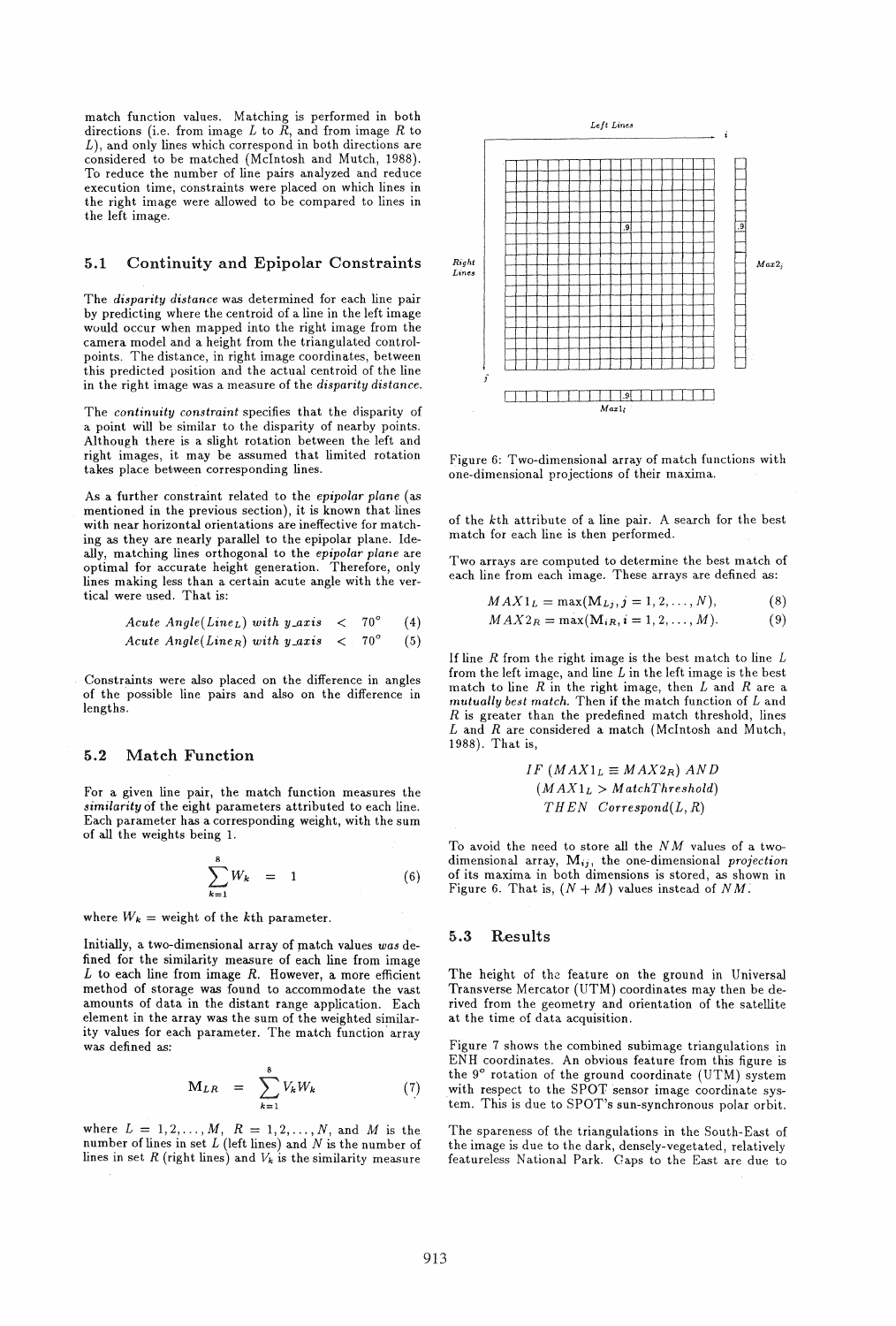

Figure 7: Derived combined subimage triangulations in ENH coordinates.

water bodies. The loss of information at the corners is due to the rotation between the stereo pairs with resultant loss of overlap as well as interfence from clouds. The sparsity of points between subimages may be overcome by re-running the program with subimage centers shifted half a subimage width.

Any ENH file may be directly tested by manually observing the points on the stereoplotter. This provides accurate estimations of the RMS errors of the linear feature-based procedure. RSME values are currently between 10 and 20 meters with less than 10% incorrect matches (some subimage pairs contained no mismatches). However, visually examining the line pairs overlaid on the stereo images revealed that many mismatches involved features of opposite contrast, e.g. the edge of one side of a road matched the edge on the other side of the road in the other image. All line parameters were similar including the *absolute* value of the contrast.

It is suggested that instead of allowing the orientation angle to be measured on a resultant  $180^\circ$  scale, to measure it on 360° scale. Thereby, producing line vectors whose direction is dependent not only on their orientation but on their contrast as well. E.g. the vector always points in the direction where the higher intensity pixels are on its right.

Once this is done, the weights of the line pair parameters may possibly be optimized (changed from their current values) by performing gradient descent in the weight space. Steepest descent or gradient methods are characterized by iterative algorithms for improving estimates of control parameters. Some estimations are required during the iterative procedure to judge the extent of nonlinearity so that the the linearized prediction will be reasonably accurate. This is done in the hope that the procedure shall converge on a "correct" solution given a set of line pairs, their similarity parameters and whether or not they match.

Failing this, at least determine which parameters contribute more to correct matches and which contribute more to the incorrect matches. This may allow the removal of most of the false matches without resorting to triangulating the points in ENH (UTM) coordinates and removing anomalous peaks and troughs.

A DEM of the region on a 250 meter grid interval has been previously obtained manually by visually analyzing the stereo images on an analytical stereoplotter. It is also possible to *drape* one intensity image of the stereo pair over the DEM to obtain a realistic impression of the original terrain. This allows comparison in 3D between a DEM which has been previously obtained manually and the derived DEM.

# 6 Conclusion

The method described of extracting and matching linear features from stereo satellite images has been implemented and has proved to be a reliable procedure for terrain generation with height accuracies approaching the pixel level.

The line extraction and matching techniques outlined have not only produced some good results visually, but have been tested on the stereoplotter. The extraction of straight lines from images produces a rich set of descriptive parameters, allowing a flexible algorithm to be implemented during matching. This method may also be applied in the near range (industrial applications, robot vision) with more emphasis placed on line-linking, as less features are involved and each has more importance.

It is an aim to incorporate this feature-based system with the area-based system which is already developed to a high standard. The two systems combined may prove to be a powerful tool and be highly complementary, especially as the area-based system is limited to the grid resolution it may achieve by the size of its correlation window. The feature-based system may then be called upon to provide additional points within this window. Alternatively, the features may be used in conjunction with the Moravec Operator to locate points of interest.

The method may be expanded upon, perhaps by performing parameter tuning in the weight space using parameter optimization techniques. Contextual analysis of features and the identification of features are seen as possible future avenues for this technique.

# 7 Acknowledgments

The author gratefully appreciates suggestions and encouragement from John Trinder. Thanks also go to Brian Donnelly for camera model equations and to Christophe Angleraud and Martin Dennis for assistance with graphics.

# References

- [lJ Ballard, D.H., C.M. Brown, 1982. Computer Vision. Englewood Cliffs, NJ: Prentice-Hall.
- [2J Barnard, S.T., M.A. FishIer, 1982. Computational Stereo. ACM Computing Surveys, 14, No.4, 553-572.